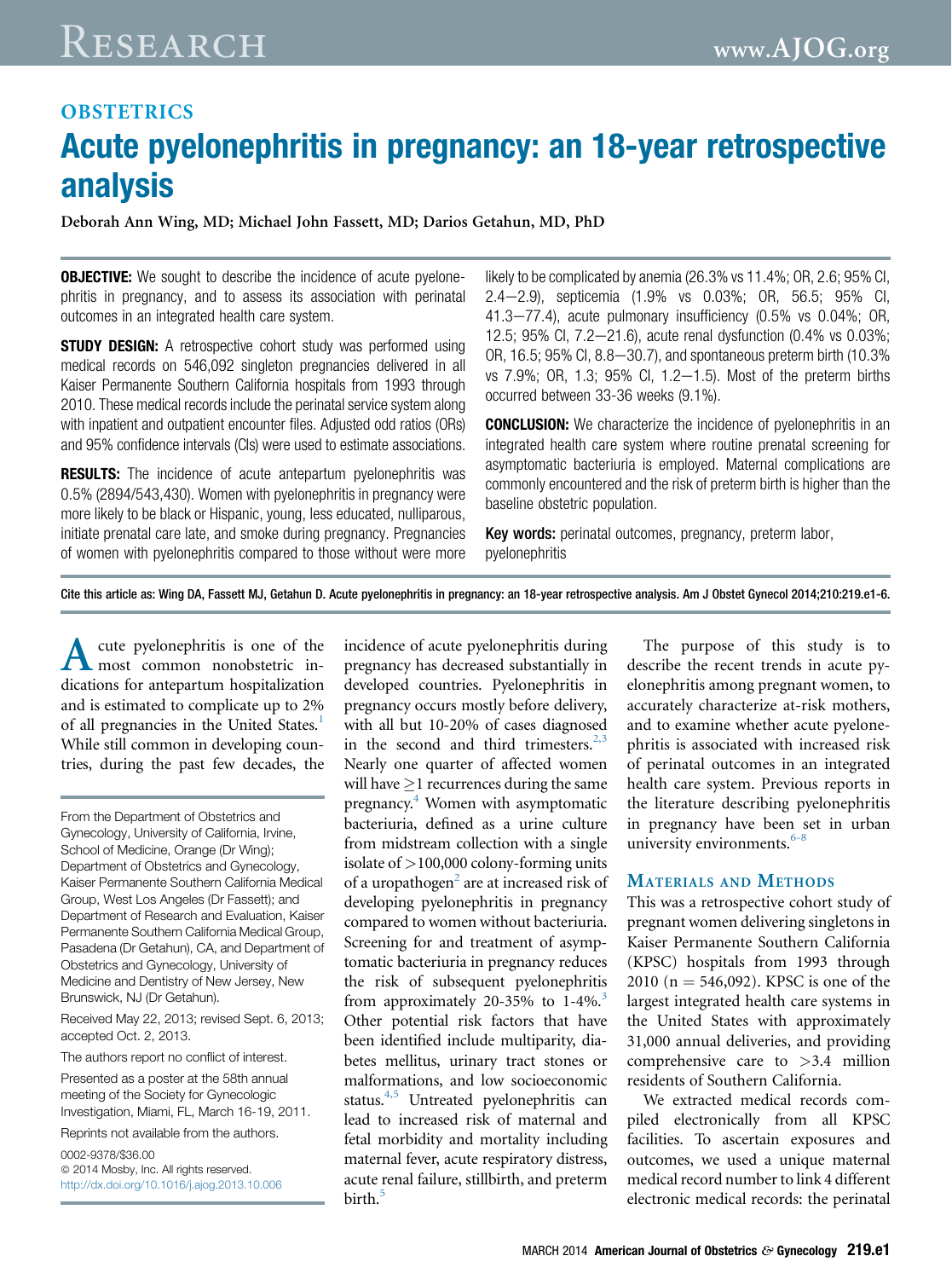services system, maternal and infant hospitalization records, maternal outpatient health care encounters records, and laboratory records. The perinatal services system records contain maternal sociodemographic (age, race/ethnicity, education) and behavioral (smoking during pregnancy, timing of prenatal care initiation) characteristics as well as birthweight and gestational age at delivery from the infants' birth certificate. The maternal and infant hospitalization and outpatient physician encounter records include International Classification of Diseases, Ninth Revision (ICD-9), Clinical Modification (ICD-9-CM) codes from which we derived maternal medical history, obstetrical history, and procedures for services throughout KPSC. Microbiology laboratory records of each acute pyelonephritis patient were reviewed for the presence of uropathogens in the culture results. The study was approved by the KPSC Institutional Review Board.

Variables that were evaluated as potential confounders or mediators included maternal age (<20, 20-29, 30-34,  $\geq$ 35 years); race/ethnicity categorized as non-Hispanic white (white), non-Hispanic black (black), Hispanic, Asian/ Pacific Islander, and other race/ethnicity; maternal education  $\left( < 12, 12, \text{ and } > 13 \right)$ years of completed schooling); maternal smoking during pregnancy (yes/no); timing of initial prenatal care (first trimester, later or none); parity (0, 1,  $>$ 2); medical conditions (chronic hypertension and pregestational diabetes); gestational diabetes; and birth year (1993 through 1995, 1996 through 1998, 1999 through 2001, 2002 through 2004, 2005 through 2007, and 2008 through 2010). Since the annual incidence rates for acute pyelonephritis were low, we chose to combine 3 years of records for statistical stability.

We used (ICD-9) codes 590.x to identify acute pyelonephritis. This and all subsequent diagnoses were made clinically and confirmed by laboratory tests. The outcome of interest examined in this study were: anemia (anemia complicating pregnancy childbirth or the puerperium; ICD-9 codes 648.2x), septicemia (systemic inflammatory response syndrome; ICD-9 codes 995.9x), acute renal failure (an abrupt or rapid decline in renal filtration function; ICD-9 codes 584.x and 669.x), respiratory distress (ICD-9 codes 518.8x), spontaneous preterm birth (a premature labor and delivery occurring at 20-36 completed weeks of gestation [grouped into blocks of 20-28, 29-33, and 34-36 weeks of gestation]), stillbirth (the intrauterine death of an infant >20 completed weeks of gestation), chorioamnionitis (an inflammation at the maternal-fetal interface; ICD-9 codes 762.7x and 658.4x), preeclampsia (hypertensive disorder >20 weeks of pregnancy, combined with proteinuria and/or edema; ICD-9 codes 642.4 and 642.5), and neonatal death (the death of a live born infant within 28 days of life). The exposure variable of interest was acute antepartum pyelonephritis (ICD-9-CM codes 590.1x).

We validated the accuracy of the ICD-9-CM coding by abstracting a random sample of 400 medical records. For this validation study, pregnancies resulting in low birthweight or premature births were oversampled to ensure adequate number of these risk factors to be reviewed. Because we applied a stratified sampling approach, the accuracy measures were estimated using weighted analyses. Abstracted records were compared with diagnosis codes collected electronically. After adjusting for sampling fractions, the estimated sensitivity, specificity, and positive and negative predictive values were 97%, 99%, 97%, and 99% for anemia; 100%, 99%, 92%, and 100% for chorioamnionitis; 82%, 95%, 74%, and 97% for group B streptoccus infection; 92%, 98%, 80%, and 99% for gestational fever; and 97%, 97%, 68%, and 100% for preeclampsia, respectively. These findings support the validity of the diagnosis codes in our study.

Gestational age data are based on a clinical estimate of gestational age and were categorized into 3 groups: 20-28, 29-33, and 34-36 weeks as well as term birth (37-42 weeks).

From 1993 through 2010, there were 546,092 singleton live births and fetal deaths recorded in all KPSC hospitals. We sequentially excluded births at  $\langle 20 \rangle$ weeks' gestation ( $n = 1707$ ), and early termination of pregnancy  $(n = 922)$ .

After exclusions, a total of 543,463 singleton pregnancies at  $>$ 20 weeks of gestation remained for analysis.

#### Statistical analyses

We estimated the incidence of acute pyelonephritis diagnosis among singleton pregnant women delivered in all KPSC hospitals. Second, we compared the maternal demographic and behavioral characteristics between women with and without acute pyelonephritis using the  $\chi^2$  test. Differences with  $P < .05$  were considered statistically significant. Third, logistic regression models were applied to examine the associations between maternal characteristics and acute pyelonephritis before and after adjusting for several potential confounding factors. Fourth, we further examined the association between acute pyelonephritis and perinatal outcomes after accounting for the effects of potential confounding factors listed in [Table 1.](#page-2-0) The analyses were also stratified by spontaneous preterm birth into 3 groups defined above and by low birthweight  $\left($  < 1500 g and 1500-2499 g) categories to determine if associations were modified by these factors. The strength of the associations was explored based on the odds ratios (ORs) and their 95% confidence intervals (CIs). All analyses were performed using software (SAS, version 9.2; SAS Institute, Cary, NC).

#### **RESULTS**

During the 18-year study period, 2894 cases of acute antepartum pyelonephritis were identified, for an incidence level of 5.3 per 1000 births. Rates gradually increase from 4.6 per 1000 births in 1993 to 5.9 per 1000 births in 2010, reflecting a relative increase over the time period of 29%; P value for linear trends  $< .001$ . Most cases of acute pyelonephritis were diagnosed in the second and third trimester of pregnancy, accounting for 90.8% of cases in this analysis. Women were hospitalized for a mean of 2.8 days (SD 1.7). Women who were diagnosed with acute antepartum pyelonephritis were more likely to be younger, have fewer years of education, be of black or Hispanic ethnicity, smoke during pregnancy, initiate prenatal care late in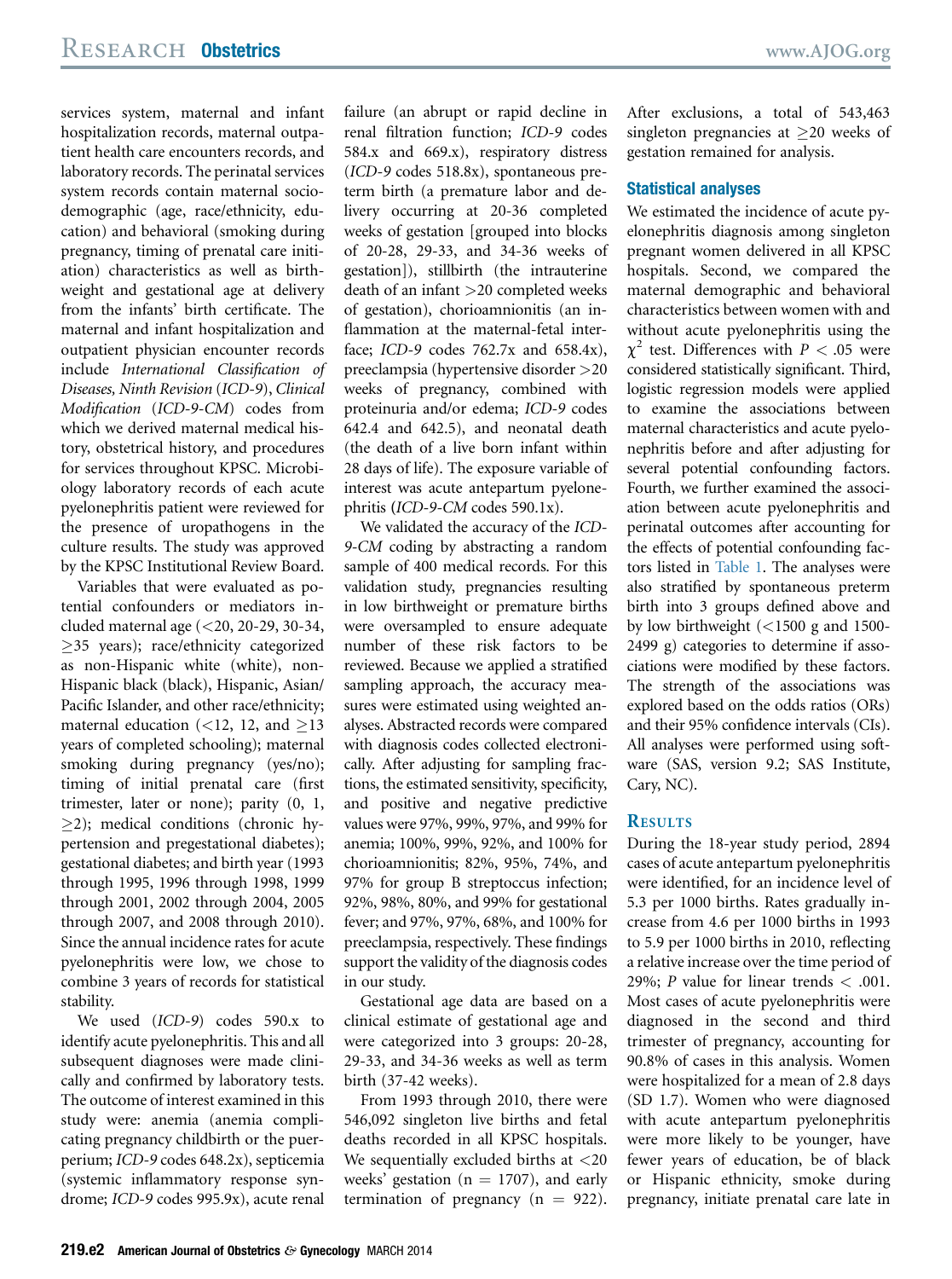<span id="page-2-0"></span>their pregnancy, and be nulliparous compared to women who were not diagnosed with acute pyelonephritis in pregnancy (Table 1).

The association between maternal characteristics and acute pyelonephritis during pregnancy is shown in [Table 2.](#page-3-0) Compared with women 20-29 years old, women who were <20 years old were more likely to have a pregnancy complicated by acute pyelonephritis (OR, 2.0; 95% CI,  $1.8-2.3$ ). Compared with white women, Hispanic and black women were at significantly increased risk of acute pyelonephritis during their pregnancy, however, the risk for black women disappeared after adjusting for multiple confounders. Compared with women who had  $>$ 13 years of formal education, women who completed 12 years of education had significantly increased risk of acute pyelonephritis (OR, 1.3; 95%  $CI, 1.2-1.5)$  as were women who had <12 years of formal education (OR, 1.5; 95% CI,  $1.4-1.7$ ). Late initiation of prenatal care and smoking during pregnancy were each associated with 1.1-fold increased risk of acute pyelonephritis. Pregnancy complicated by pregestational diabetes was associated with 1.7-fold  $(95\% \text{ CI}, 1.3-2.1)$  increased risk of acute pyelonephritis.

We did not find significant differences in the frequencies of medical complications such as chronic hypertension and gestational diabetes between those women with and without the diagnosis of pyelonephritis. [Table 3](#page-4-0) shows findings on the association between acute pyelonephritis during pregnancy and adverse perinatal outcomes. Women with acute pyelonephritis during pregnancy were at significantly increased risk of anemia (OR, 2.6; 95% CI, 2.4-2.9), septicemia (OR, 56.5; 95% CI, 41.3-77.4), acute renal failure (OR, 16.5; 95% CI, 8.8-30.7), respiratory distress (OR, 12.5; 95% CI,  $7.2-21.6$ ), spontaneous preterm birth (OR, 1.3; 95% CI, 1.2-1.5), and low birthweight birth (OR, 1.3; 95%  $CI, 1.1-1.5)$  compared to women without. Nearly 10% of women diagnosed with acute pyelonephritis delivered prematurely, compared to 7.9% without the condition. Most of these spontaneous preterm births occurred

#### TABLE 1

#### Distribution of maternal and infant characteristics based on pyelonephritis status

| <b>Characteristics</b>                        | No pyelonephritis<br>$n = 540,536$ (%) | <b>Pyelonephritis</b><br>$n = 2894$ (%) |
|-----------------------------------------------|----------------------------------------|-----------------------------------------|
| Maternal age, y <sup>a</sup>                  |                                        |                                         |
| $<$ 20                                        | 7.7                                    | 21.1                                    |
| 20-29                                         | 47.9                                   | 52.9                                    |
| 30-34                                         | 27.0                                   | 16.5                                    |
| >35                                           | 17.4                                   | 9.5                                     |
| Maternal race <sup>a</sup>                    |                                        |                                         |
| Non-Hispanic white                            | 27.0                                   | 21.9                                    |
| Non-Hispanic black                            | 10.5                                   | 11.1                                    |
| Hispanics                                     | 49.2                                   | 58.4                                    |
| Asian/Pacific Islanders                       | 10.9                                   | 6.2                                     |
| Others/unknown                                | 2.4                                    | 2.4                                     |
| Maternal education, y <sup>a</sup>            |                                        |                                         |
| $<$ 12                                        | 13.7                                   | 22.2                                    |
| 12                                            | 30.8                                   | 37.3                                    |
| $\geq$ 13                                     | 50.8                                   | 36.4                                    |
| Late initiation of prenatal care <sup>a</sup> | 15.0                                   | 20.1                                    |
| Smoking during pregnancy <sup>a</sup>         | 9.9                                    | 11.9                                    |
| Gravida <sup>a</sup>                          |                                        |                                         |
| Primigravida                                  | 29.2                                   | 37.5                                    |
| Multigravida                                  | 70.8                                   | 62.5                                    |
| Parity <sup>a</sup>                           |                                        |                                         |
| Nullipara                                     | 39.9                                   | 48.6                                    |
| Multipara                                     | 60.1                                   | 51.4                                    |
| Chronic hypertension                          | 3.3                                    | 3.1                                     |
| Pregestational diabetes                       | 2.2                                    | 2.9                                     |
| Gestational diabetes                          | 9.5                                    | 8.2                                     |
| Year of delivery <sup>a</sup>                 |                                        |                                         |
| 1993 through 1995                             | 15.0                                   | 15.4                                    |
| 1996 through 1998                             | 17.2                                   | 16.0                                    |
| 1999 through 2001                             | 17.6                                   | 14.7                                    |
| 2002 through 2004                             | 16.4                                   | 14.4                                    |
| 2005 through 2007                             | 16.6                                   | 16.6                                    |
| 2008 through 2010                             | 17.2                                   | 22.9                                    |

<sup>a</sup> Differences between pyelonephritis and no pyelonephritis by maternal and infant characteristics were statistically significant  $(P < .001)$ .

Wing. Acute pyelonephritis in pregnancy. Am J Obstet Gynecol 2014.

between 33-36 weeks' gestational age. Acute pyelonephritis was also associated with increased risk of chorioamnionitis

(OR, 1.3; 95% CI, 1.1–1.5) and primary cesarean delivery (OR, 1.2; 95% CI,  $1.1-1.3$ ). However, acute pyelonephritis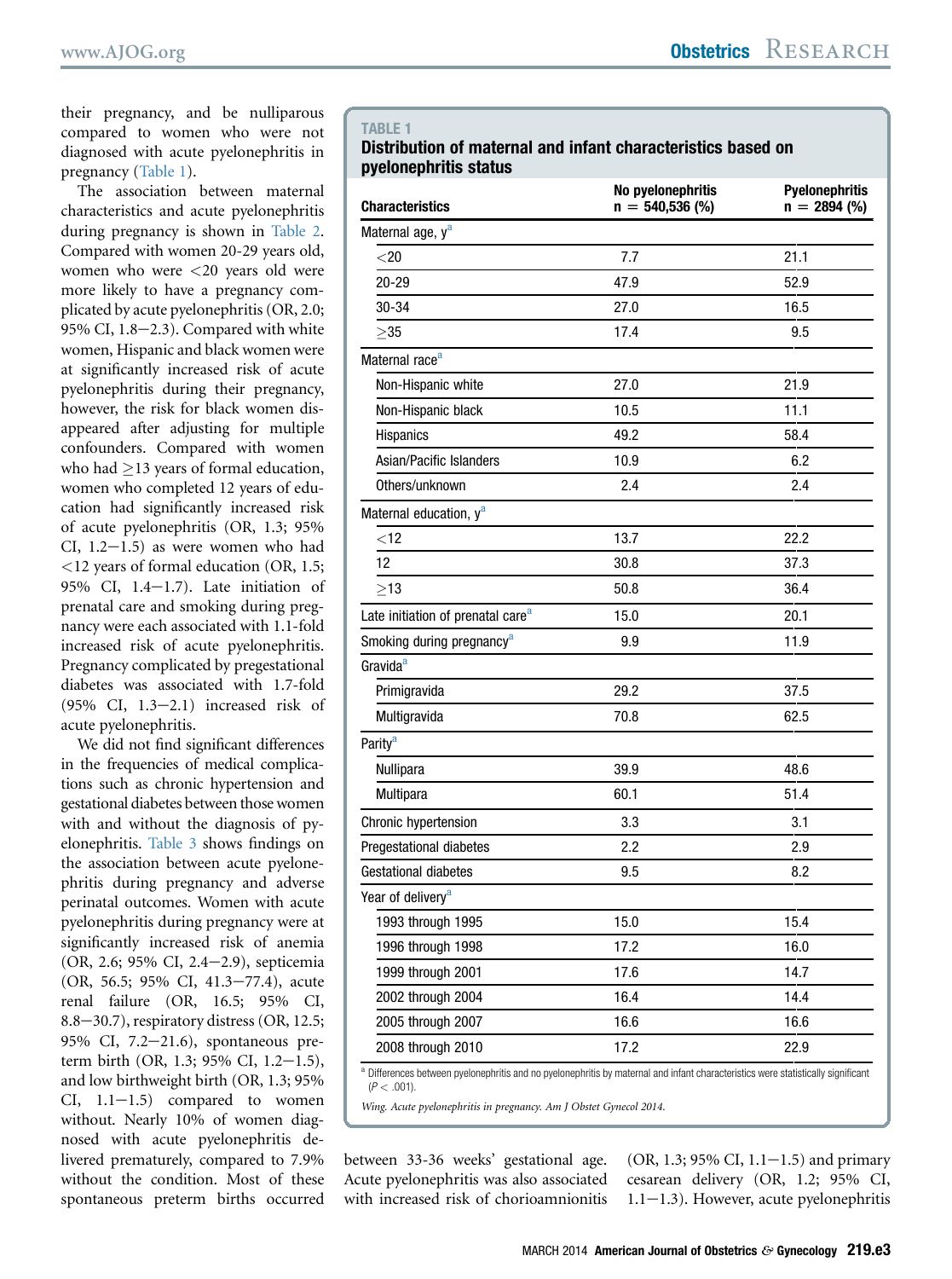<span id="page-3-0"></span>

|                                               | OR (95% CI)      |                             |  |
|-----------------------------------------------|------------------|-----------------------------|--|
| <b>Characteristics</b>                        | <b>Crude</b>     | <b>Adjusted<sup>a</sup></b> |  |
| Maternal age, y <sup>a</sup>                  |                  |                             |  |
| $<$ 20                                        | $2.5(2.3 - 2.7)$ | $2.0(1.8-2.3)$              |  |
| 20-29                                         | $1.0$ (Ref)      | $1.0$ (Ref)                 |  |
| 30-34                                         | $0.6(0.5-0.7)$   | $0.6(0.5 - 0.7)$            |  |
| >35                                           | $0.5(0.4-0.6)$   | $0.5(0.4-0.6)$              |  |
| Maternal race <sup>a</sup>                    |                  |                             |  |
| Non-Hispanic white                            | $1.0$ (Ref)      | $1.0$ (Ref)                 |  |
| Non-Hispanic black                            | $1.3(1.1-1.5)$   | $1.1(0.9-1.2)$              |  |
| Hispanics                                     | $1.5(1.3-1.6)$   | $1.2(1.1-1.3)$              |  |
| Asian/Pacific Islanders                       | $0.7(0.6-0.8)$   | $0.8(0.7-0.9)$              |  |
| Others/unknown                                | $1.2(1.0-1.6)$   | $1.1(0.8-1.4)$              |  |
| Maternal education, y <sup>a</sup>            |                  |                             |  |
| $<$ 12                                        | $2.3(2.0-2.5)$   | $1.5(1.4-1.7)$              |  |
| 12                                            | $1.7(1.6-1.8)$   | $1.3(1.2 - 1.5)$            |  |
| $>13$                                         | $1.0$ (Ref)      | $1.0$ (Ref)                 |  |
| Late initiation of prenatal care <sup>a</sup> | $1.4(1.3-1.5)$   | $1.1(1.0-1.2)$              |  |
| Smoking during pregnancy <sup>a</sup>         | $1.2(1.1 - 1.4)$ | $1.1(1.0-1.3)$              |  |
| Gravida <sup>a</sup>                          |                  |                             |  |
| Primigravida                                  | 1.0 (Ref)        | $1.0$ (Ref)                 |  |
| Multigravida                                  | $0.7(0.6-0.8)$   | $1.1(0.9-1.2)$              |  |
| Parity <sup>a</sup>                           |                  |                             |  |
| Nullipara                                     | $1.0$ (Ref)      | $1.0$ (Ref)                 |  |
| Multipara                                     | $0.7(0.6-0.8)$   | $0.9(0.8-1.0)$              |  |
| Chronic hypertension                          | $0.9(0.8-1.4)$   | $1.0(0.8-1.3)$              |  |
| Pregestational diabetes                       | $1.3(1.1-1.6)$   | $1.7(1.3 - 2.1)$            |  |
| Gestational diabetes                          | $0.9(0.7-1.0)$   | $1.0(0.9-1.1)$              |  |
| Year of delivery <sup>a</sup>                 |                  |                             |  |
| 1993 through 1995                             | $1.0$ (Ref)      | $1.0$ (Ref)                 |  |
| 1996 through 1998                             | $0.9(0.8-1.0)$   | $0.9(0.8-1.1)$              |  |
| 1999 through 2001                             | $0.8(0.7-0.9)$   | $0.8(0.7-1.0)$              |  |
| 2002 through 2004                             | $0.9(0.7-1.0)$   | $0.9(0.8 - 1.1)$            |  |
| 2005 through 2007                             | $1.0(0.9 - 1.1)$ | $1.1(0.9-1.2)$              |  |

2008 through 2010 1.3 (1.2–1.5) 1.5 (1.3–1.7)

CI, confidence interval: OR, odds ratio: Ref, reference.

a Adjustments were made for other variables in table.

Wing. Acute pyelonephritis in pregnancy. Am J Obstet Gynecol 2014.

was not associated with increased risk of very low birthweight, preeclampsia, stillbirth, or neonatal mortality.

In those pregnant women with acute pyelonephritis, urine cultures identified pathogens in 1887 (65.2%) subjects.

The frequencies of uropathogenic bacteria isolated included: Escherichia coli (82.5%), Streptococcus species (21.4%), Klebsiella pneumoniae (7.6%), Staphylococcus species (6.5%), Proteus mirabilis (4.9%), and Enterococcus species (5.7%). Of those women who developed adult respiratory distress syndrome (ARDS) in association with pyelonephritis, the causative microorganisms were: Escherichia coli (50%), Staphylococcus species (14.3%), P mirabilis (7.1%), Enterococcus species (7.1%), and Streptococcus species  $(7.1\%)$ .

#### **COMMENT**

Overall, 0.5% of the pregnant women included in this study were hospitalized for acute pyelonephritis, which is less than historical reports. $9$  We speculate that the implementation of the guidelines for screening for asymptomatic bacteriuria in pregnancy by the US Pre-ventative Health Task Force<sup>[10](#page-5-0)</sup> and the American College of Obstetricians and Gynecologists $11$  may be partly responsible for this, leading to greater detection and treatment of this predecessor to many cases of pyelonephritis. It is also possible the high rates of early entry into prenatal care and the population characteristics might have contributed to the observed low rate.

Compared with women without a diagnosis of acute pyelonephritis, women who were diagnosed with acute pyelonephritis in pregnancy in this managed care organization were more likely to be <29 years of age, less educated, Hispanic or black, and nulliparous. As with previous investigations we found associations with lower educational achievement levels and late entry to prenatal care. These may be markers of lower socioeconomic status, a known association with the development of acute pyelonephritis in pregnancy.  $4,7,8,12,13$  We did not find associations with chronic hypertension, nor did we find associations with gestational diabetes.

We also demonstrated increasing frequencies of pyelonephritis when analyzing our data in 3-year epochs. We speculate that despite increased adherence to guidelines recommending routine screening for asymptomatic bacteruria in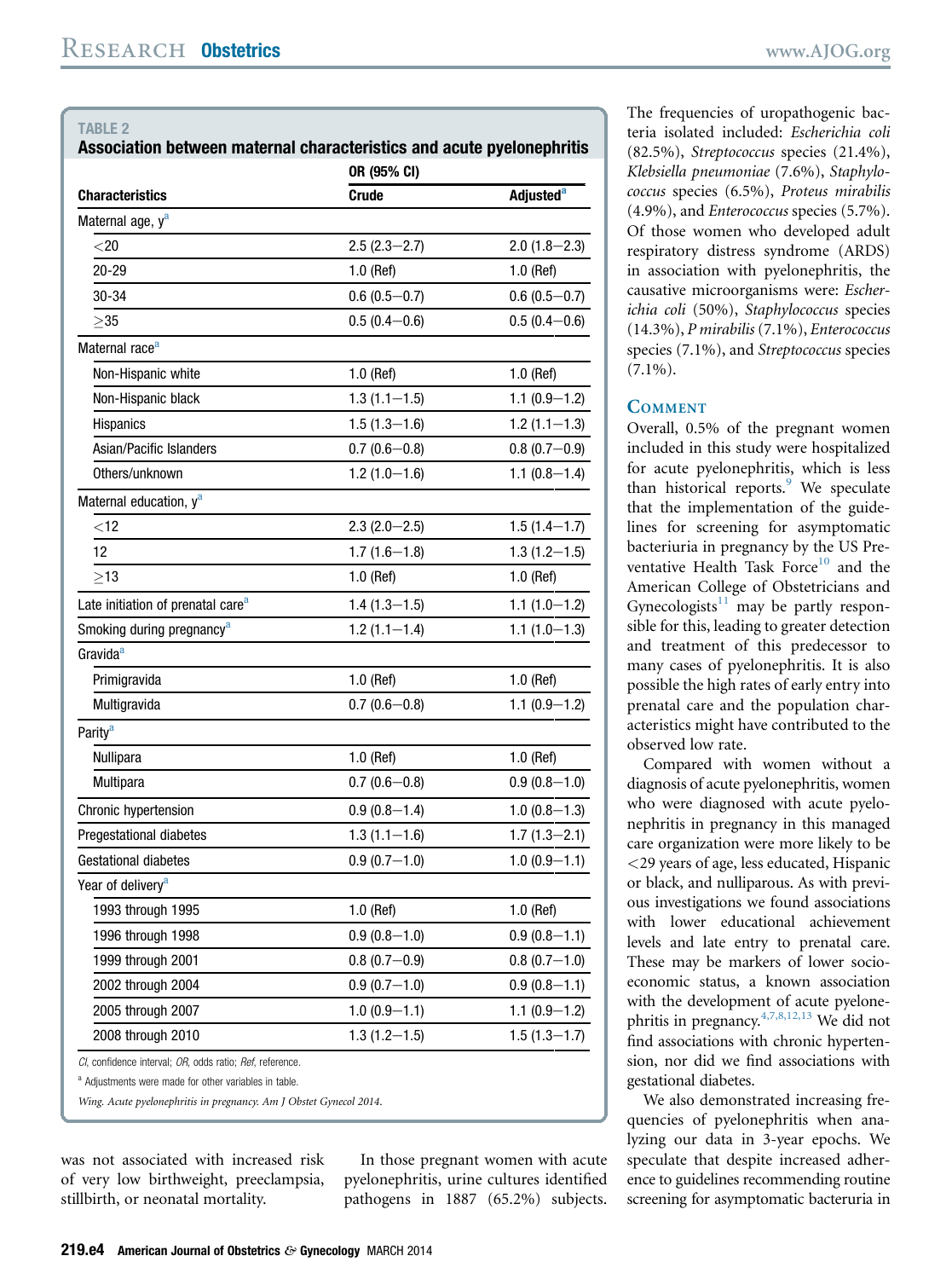| Associations between pyelonephritis and perinatal outcome measures |                                        |                                         |                                  |                                            |  |  |
|--------------------------------------------------------------------|----------------------------------------|-----------------------------------------|----------------------------------|--------------------------------------------|--|--|
| <b>Outcomes</b>                                                    | No pyelonephritis<br>$n = 540,536$ (%) | <b>Pyelonephritis</b><br>$n = 2894$ (%) | <b>Unadjusted</b><br>OR (95% CI) | <b>Adjusted<sup>a</sup></b><br>OR (95% CI) |  |  |
| Anemia                                                             | 11.4                                   | 26.3                                    | $2.8(2.6 - 3.0)$                 | $2.6(2.4 - 2.9)$                           |  |  |
| Septicemia                                                         | 0.03                                   | 1.9                                     | $59.9(44.3 - 81.1)$              | $56.5(41.3 - 77.4)$                        |  |  |
| Acute renal failure                                                | 0.03                                   | 0.4                                     | $14.8(8.0 - 27.4)$               | $16.5(8.8 - 30.7)$                         |  |  |
| <b>Respiratory distress/ARDS</b>                                   | 0.04                                   | 0.5                                     | $12.9(7.5 - 22.3)$               | $12.5(7.2 - 21.6)$                         |  |  |
| Spontaneous preterm birth, wk                                      |                                        |                                         |                                  |                                            |  |  |
| $<$ 37                                                             | 7.9                                    | 10.3                                    | $1.3(1.2 - 1.5)$                 | $1.3(1.2 - 1.5)$                           |  |  |
| $20 - 27$                                                          | 0.6                                    | 0.7                                     | $1.1(0.7-1.7)$                   | $1.1(0.7-1.8)$                             |  |  |
| 28-32                                                              | 1.1                                    | 1.2                                     | $1.2(0.8-1.6)$                   | $1.2(0.8-1.6)$                             |  |  |
| 33-36                                                              | 6.2                                    | 9.1                                     | $1.4(1.2 - 1.6)$                 | $1.4(1.2 - 1.6)$                           |  |  |
| Low birthweight, g                                                 |                                        |                                         |                                  |                                            |  |  |
| $<$ 1500                                                           | 1.2                                    | 1.4                                     | $1.2(0.9-1.7)$                   | $1.2(0.9-1.7)$                             |  |  |
| 1500-2499                                                          | 4.2                                    | 5.5                                     | $1.3(1.1-1.6)$                   | $1.3(1.1-1.5)$                             |  |  |
| Chorioamnionitis                                                   | 3.4                                    | 4.5                                     | $1.3(1.1 - 1.6)$                 | $1.3(1.1 - 1.5)$                           |  |  |
| Preeclampsia                                                       | 5.1                                    | 5.5                                     | $1.1(.0.9 - 1.3)$                | $1.0(0.9-1.2)$                             |  |  |
| Primary cesarean                                                   | 13.5                                   | 14.9                                    | $1.1(1.0-1.3)$                   | $1.2(1.1-1.3)$                             |  |  |
| Stillbirth                                                         | 0.4                                    | 0.3                                     | $0.8(0.4-1.5)$                   | $0.9(0.4-1.8)$                             |  |  |
| Neonatal death                                                     | 0.3                                    | 0.2                                     | $0.8(0.4-1.7)$                   | $0.8(0.4-1.7)$                             |  |  |
|                                                                    |                                        |                                         |                                  |                                            |  |  |

<span id="page-4-0"></span>TABI F 3

ARDS, adult respiratory distress syndrome; CI, confidence interval; OR, odds ratio.

a Analyses were adjusted for maternal age, race/ethnicity, education, prenatal care, gravida, chronic hypertension, pregestational and gestational diabetes, smoking during pregnancy, and year of delivery.

Wing. Acute pyelonephritis in pregnancy. Am J Obstet Gynecol 2014.

pregnancy, other age-related comorbidities may place the population at increased risk for pyelonephritis.

The uropathogens identified in this investigation were consistent with previous reports.[3,8,14,15](#page-5-0) Because of the nature of the investigation, we could not profile chronologic differences in the appearance of some of these uropath-ogens as has been done by others,<sup>[8](#page-5-0)</sup> although the appearance in later gestations concurs with findings of others. $16$ 

Anemia, the most common complication associated with pyelonephritis, occurs historically in approximately 25% of patients; our findings are similar.<sup>[8](#page-5-0)</sup> The low frequency of ARDS in our investigation (0.5%) was considerably less than historic reports that reflect a range from  $1-8\%$ .<sup>[7,17](#page-5-0)</sup> Our result may reflect improvements in treatment for acute antepartum pyelonephritis with judicious intravenous fluid management and

rapid initiation of antimicrobial therapy. It is also possible that underreporting is responsible, a limitation imposed by retrospective analysis. Contrary to pre-vious reports however,<sup>[18](#page-5-0)</sup> the most common uropathogen identified in women with ARDS and pyelonephritis was Escherichia coli, not K pneumoniae. In fact, none of the cases of ARDS were due to K pneumoniae.

Approximately 15-20% of women with pyelonephritis will have bacteremia. $8,14,15$  Gram-negative bacteria possess endotoxin that, when released into the maternal circulation, can lead to a cascade response of cytokines, histamine, and bradykinin. The resulting capillary endothelial damage, diminished vascular resistance, and alterations in cardiac output may lead to serious complications such as septic shock, disseminated intravascular coagulation, respiratory insufficiency, or ARDS. In a review of admissions for antepartum pyelonephritis in a major metropolitan center over 2 years, 17% of patients were also septicemic.<sup>[8](#page-5-0)</sup> A separate analysis noted that 12% of antepartum admissions to the obstetric intensive care unit at the same institution were for sepsis caused by pyelonephritis. $19,20$  Our results indicated a nearly 2% frequency of septicemia in association with acute pyelonephritis, nearly 50 times that of women without. This may reflect differences in socioeconomic status of our subjects diagnosed with gestational pyelonephritis and septicemia that permit earlier access to medical care and/or adherence to standardized protocols for treatment of this infectious complication of pregnancy that lead to improvements and perhaps prevention of this added complication.

Because blood cultures were not universally obtained, we could not assess the